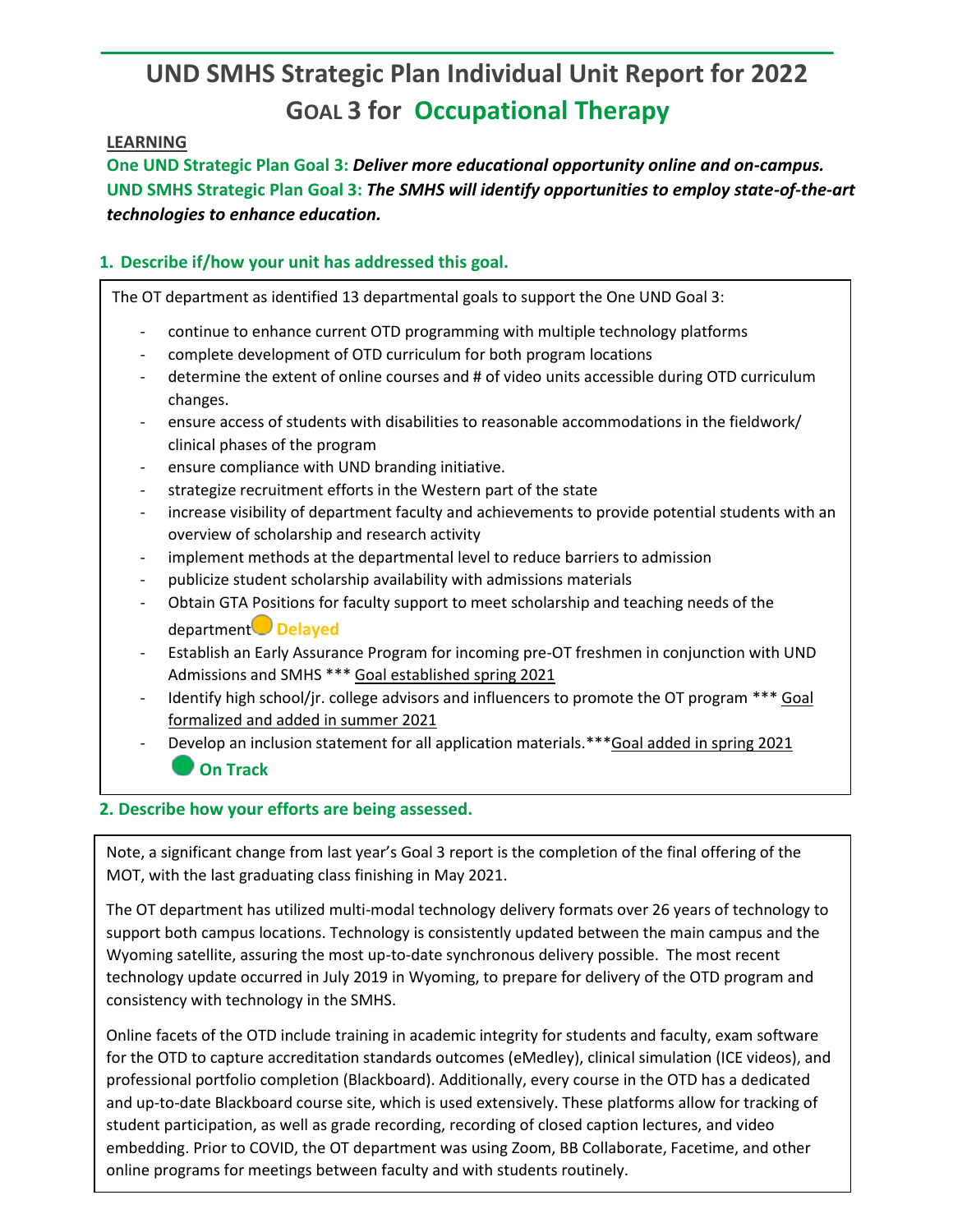Throughout the development and inclusion of new technology methods, ADA accessibility has been at the forefront of department considerations. For example, accessibility scores for course materials are reviewed to present materials that are most useful to students with low vision, embedded videos are reviewed for closed caption capabilities when selecting outside sources, etc. At this time, no concerns are noted with access for students who require accommodation in the didactic or clinical content.

All OTD program development is completed, and the first OTD student cohort is currently in the final program semester (Semester 8). Courses across the full curriculum are now undergoing routine updating. All student manuals, evaluation processes, and policies and procedures for the experiential/capstone process are completed and in use. Designated standards, course objectives, and broad-based ability outcomes data continue to be collected on current classes, and now allow for comparison across the first two academic years of the OTD (2019/2020 and 2020/2021).

OTD marketing materials (information packet, handouts, webpage, OTCAS application site) were developed or updated in 2018/2019, with required UND branding, and are now routinely in use. A recruiting initiative, delayed by COVID in 2020 and early 2021, is underway to contact guidance counselors, health sciences educators, and college advisors in Wyoming and North Dakota. Materials and contact information provided to these key personnel will allow the OT department to spread visibility and name recognition, including the targeted Wester North Dakota region. Links provided to these individuals will also include notification of department scholarship offerings through the department website.

Admissions personnel are being cross-trained through the WebAdmit system, to further capitalize on online platform features that increase completion the process by applicants and provide data analysis of the applicant pool. A vertical review process of every program applicant was initiated in the 2021 application cycle so that applicants with diverse backgrounds were provided full consideration during the admissions process. Admissions has been conducted online for the last 2 admissions cycles. While initially due to COVID restrictions, the department also recognizes that the ability for applicants to interview without travel expense addresses a financial barrier imposed by in-person admissions at either campus location.

A proposal for early assurance for incoming freshman beginning in fall 2021 was approved by the SMHS administration, and a department faculty member was identified as the early assurance advisor. Criteria to be invited to apply is set for those students with a 3.75 or higher incoming GPA and continued satisfactory academic performance during 90 credit pre-req years. The first early assurance applicants have been reviewed by the department admissions committee and early assurance advisor.

Finally, although the OT department has publically stated a commitment to diversity and inclusion over the years, an updated DEI statement was developed and included in all department application materials prior to the 2021 application cycle.

## **On Track**